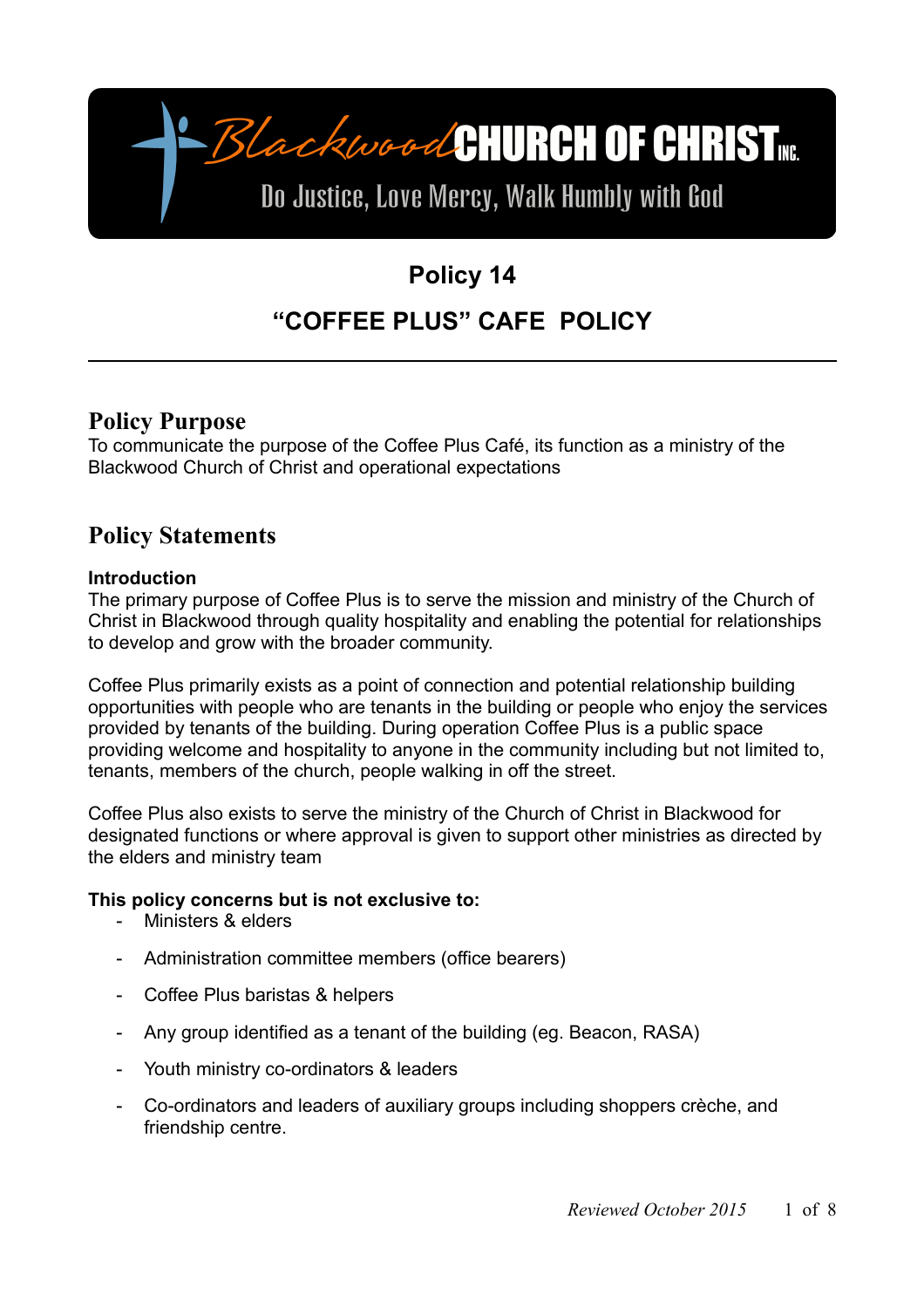### **Coffee Plus Co-ordinator**

The elders will appoint a co-ordinator for the Coffee Plus ministry who will implement and oversee this policy, procedures and operation of the Coffee Plus Cafe.

The co-ordinator will be an active member of the church who understands the vision, purpose and ministry outcomes of the church as directed by the elders.

Responsibilities include:

- Oversight of the café and its volunteers
- Oversight of the operation of the café including, cleanliness, ordering of stock, opening hours
- Ensuring there are volunteers rostered on at the appropriate times to operate the café assigned to the appropriate tasks.

### **Objects of this policy**

- Only volunteers nominated by the coordinator and trained for their tasks may operate the café, unless they are an approved tenant or appointed by the elders.
- Volunteers who fulfill rostered tasks in the Coffee Plus ministry will display an attitude of service and humility
- Providing an atmosphere of hospitality and welcome is a priority therefore seeking to engage with people in the café with warmth and care is the desired attitude at all times
- Coffee Plus is a ministry of the Church of Christ in Blackwood and all volunteers are representing the church when they fulfill a task in the café.
- Volunteers are subject to associated policy documents, procedures and expectations related to the overall ministry and purpose of the church
- Coffee Plus is only to operate at the times stipulated by the coordinator or as approved by the office or ministry team
- People wishing to fulfill the task of barista must have basic barista training
- People wishing to fulfil the task of a café helper are expected to be people who understand the basic principles of hospitality and be a welcoming presence to all who come to the café
- Anyone who uses the café associated with the Coffee Plus ministry must follow the *"Coffee Plus Cafe Operation and Procedures"*, attached to this policy.
- The above includes Sunday mornings as well as nominated weekdays when the café is in operation.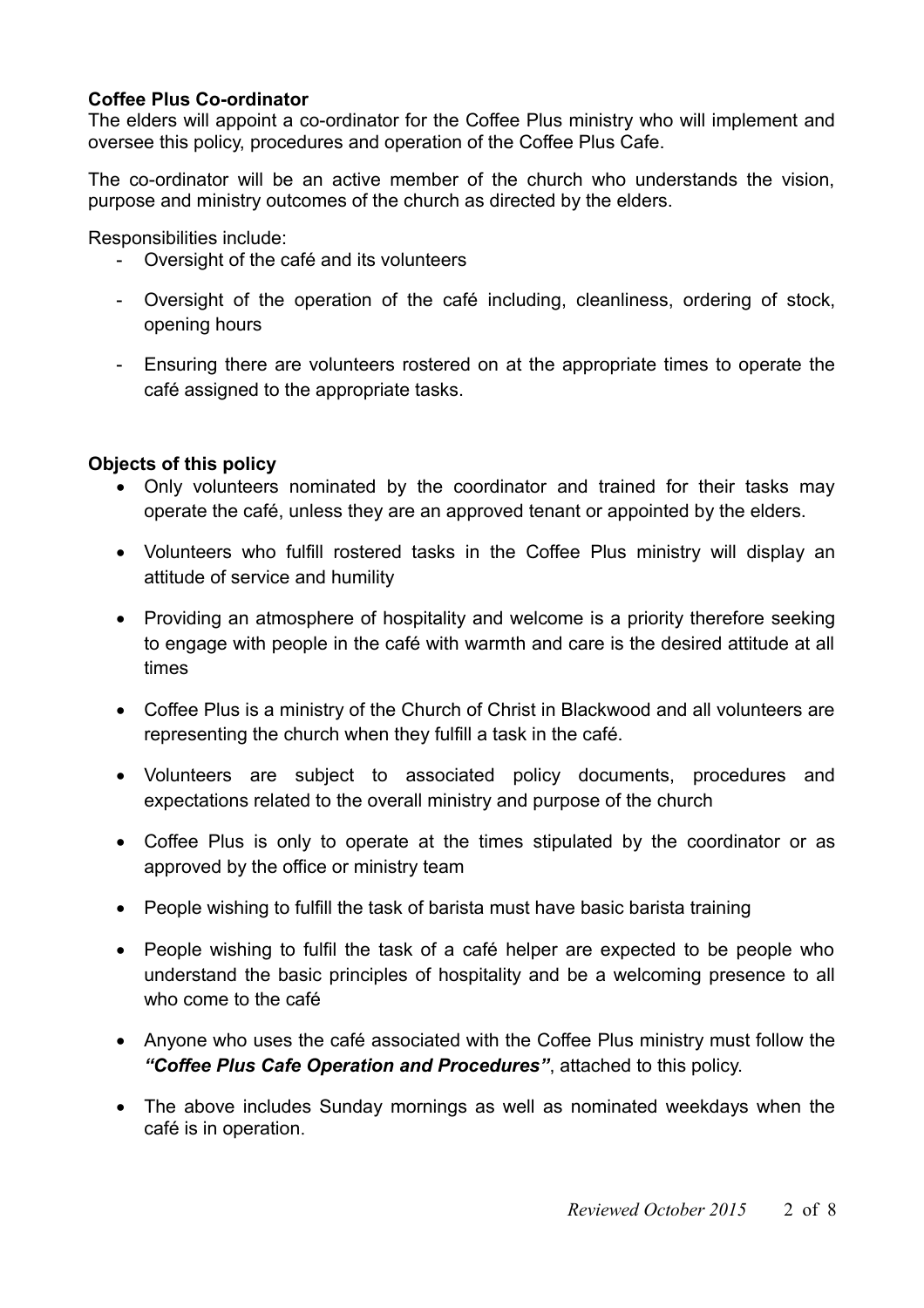### **Policy References**

Policy 2 – Bushfire Protection Policy 3 – Work Health and Safety Policy 6 – Work Health and Safety for Hirers of Premises Policy 10 – Hire of Premises

**Review of Policy** This policy shall be reviewed every two years or as required.

### **Further Information**

If you require further information, contact the Church Office, or the Cafe Plus Coordinator

**Authorised by: (Chair of Elders)**

**Signature: …................................................ Date:**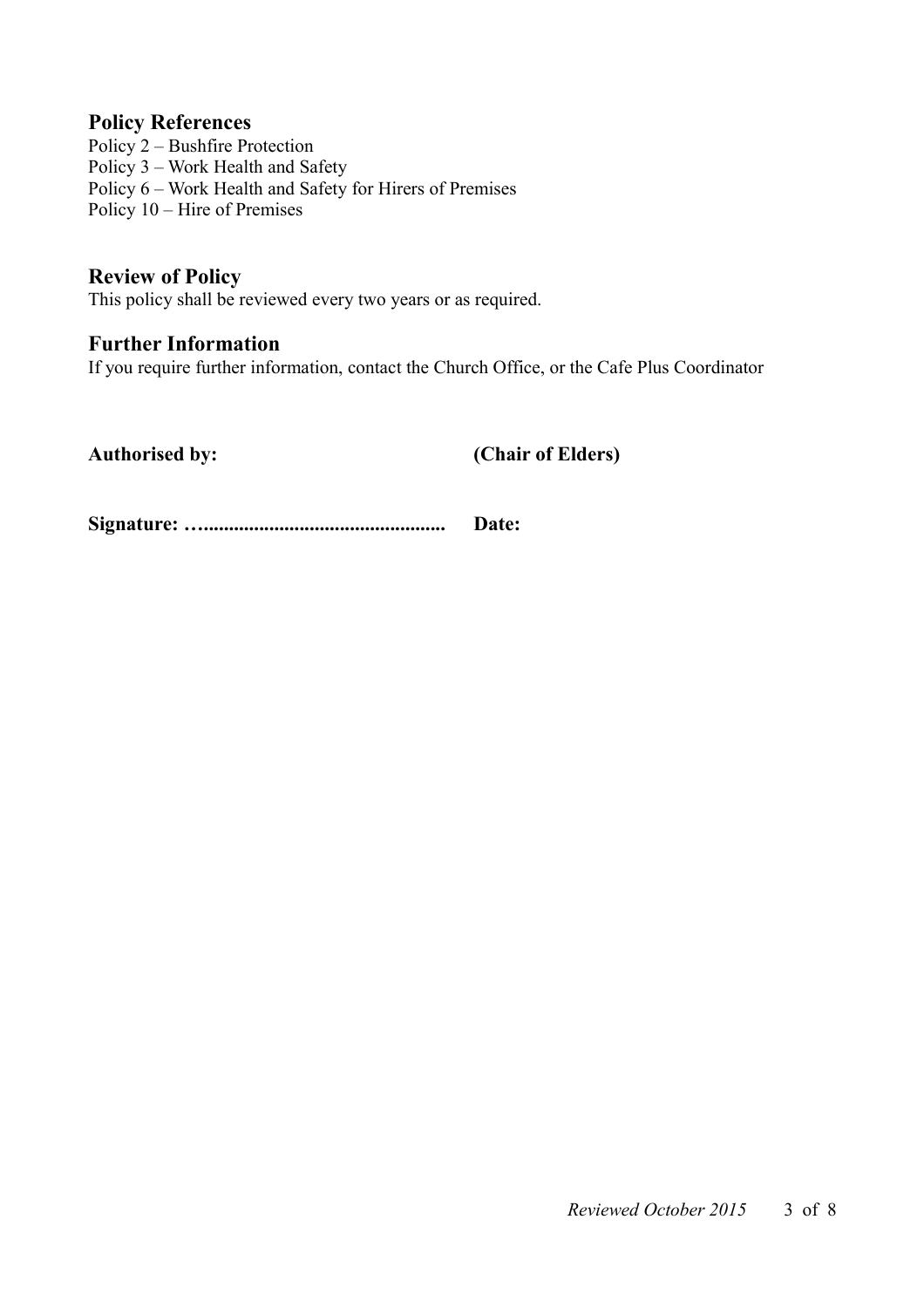# BlackwoodCHURCH OF CHRIST

Do Justice, Love Mercy, Walk Humbly with God

# **"COFFEE PLUS" CAFE Operation and Procedures**

# **Times of Operation**

- Sunday 11am 12pm (after morning worship)
- $\bullet$  Tuesday 10am  $-$  12pm
- Tuesday 3pm 6pm
- Wednesday 9:30am 11:30am
- Thursday 3pm 6pm
- Friday 11am  $-$  2pm (operated by tenant RASA)

The Coffee Plus ministry will continue to operate during school holidays. The café will not operate during the Christmas holiday period or public holidays

The Coffee Plus 'Open' sign is to be placed out near the road side at the beginning of operation and brought back in at the end.

Barista's rostered for any given operating time are expected to arrive half an hour early to set up and ensure there are enough supplies for operation. They need to also ensure the float for the register is available. The Barista needs to allow up to half an hour for closing down and clean up procedures.

The rostered helper is to assist where necessary in set up and clean up.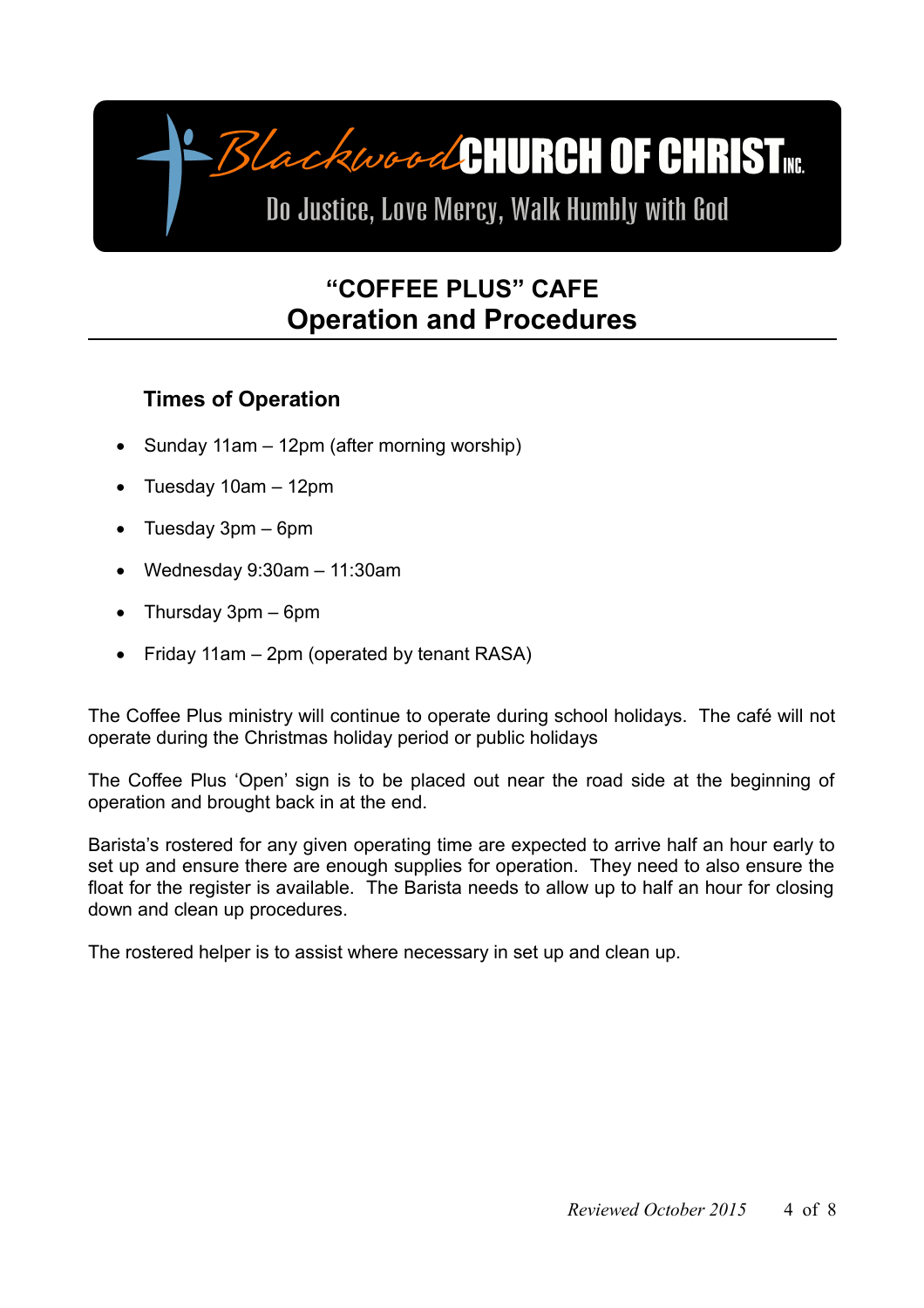## **Coffee Machine Operation**

- Coffee machine is only to be turned on for designated operating times or as indicated by the ministry team or office for approved functions
- Allow at least 15 minutes for the coffee machine to be ready for use from the time it is switched on. Ensure steam valves are closed when the machine is turned on.
- Allow 15 minutes for the clean-up and shut down of the coffee machine.
- Before switching off, take out one of the filter cups out of the coupling and insert the solid silver cup. Preform backwash function on each pouring outlet with the descaling solution to flush out the coffee grinds
- Switch off the coffee machine at the machine and at the wall.
- Open out the steamers to release the steam. nsure steamers are cleaned of milk residue. hen steam ceases to flow, close off the steamers
- Take out the drip tray, rinse and wipe down in the sink. Hand wash couplings and stainless steel milk jugs in the sink. Any excess milk in the jugs should be discarded
- Before replacing the tray pour up to 1 litre of water into the drainage outlet to wash any coffee grind residue away.

### **Grinder Operation**

- Avoid adjusting the grind. The right grind is difficult to set and can affect the taste and quality of the coffee served.
- When dispensing ground coffee from the grinder avoid over packing, this may overload the coffee machine and will struggle to pour.  $2 - 3$  clicks of the leaver will be enough for a double pour.
- Try not to grind more beans than you need. Any left over ground beans in the chamber may go stale and affect the quality of the coffee. The switch on the left of the machine will initiate a grind. The switch on the right will control the power source
- At the end of operation switch off the grinder at the machine and at the wall.
- $\bullet$  Empty the overflow tray in the bin
- Wipe down grinder and surrounding area
- Empty the coffee grind bin into the rubbish bin or spread on the church garden if small amounts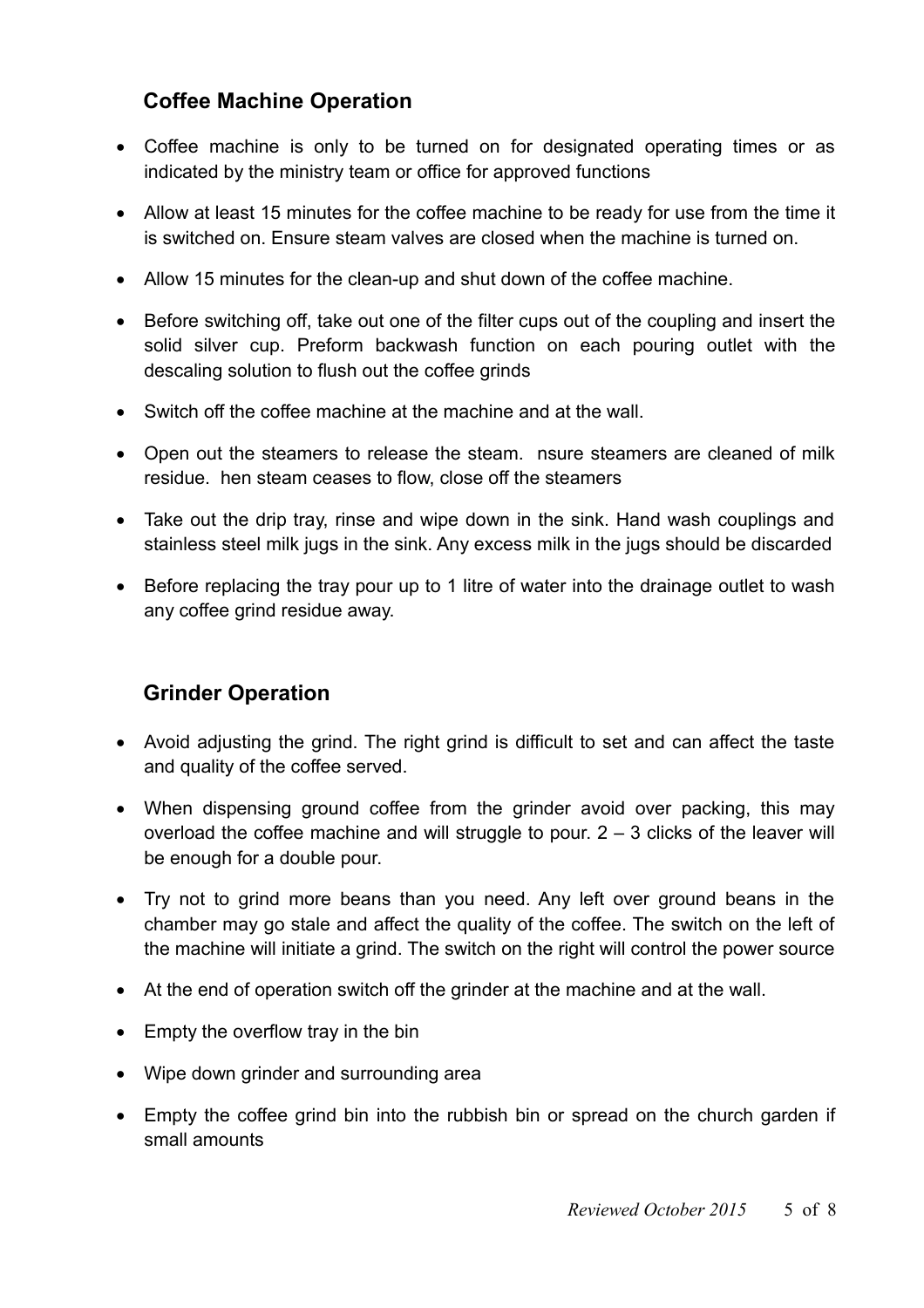## **Cash Register Operation**

- Move the register out from behind the wall so it is in view of the café
- Switch on and use the 'OP' key to switch to 'Reg' mode
- Press 'No Sale' to open the tray and place the float in the till. (The float is kept in the administrator's office. Arrange with the Administrator for access before and after the shift.)
- Cash Register operating procedures are pinned on the wall above the register along with a menu price list
- Return all money from the till to the secure location in the Administrators office
- Please leave the empty till draw open at the end of a shift

## **Set-up and Clean-up Procedures**

### **Set up:**

- Check there is enough milk in the fridge, beans in the grinder and sugar sachets in the sugar pot
- Switch on air conditioners as needed: The temperature must be set at 24 degrees
- Switch on TV for community news display: Remote in the utensil draw. Press the operation button to switch on. Use the directional buttons to select 'movie' mode. Press 'ok'. Press 'ok' again. Select the file you require and select 'play'
- Ensure café seating area is clean and tidy and tables and chairs arranged appropriately
- Put the canisters of tea leaves out on display
- Vacuum the carpet area if necessary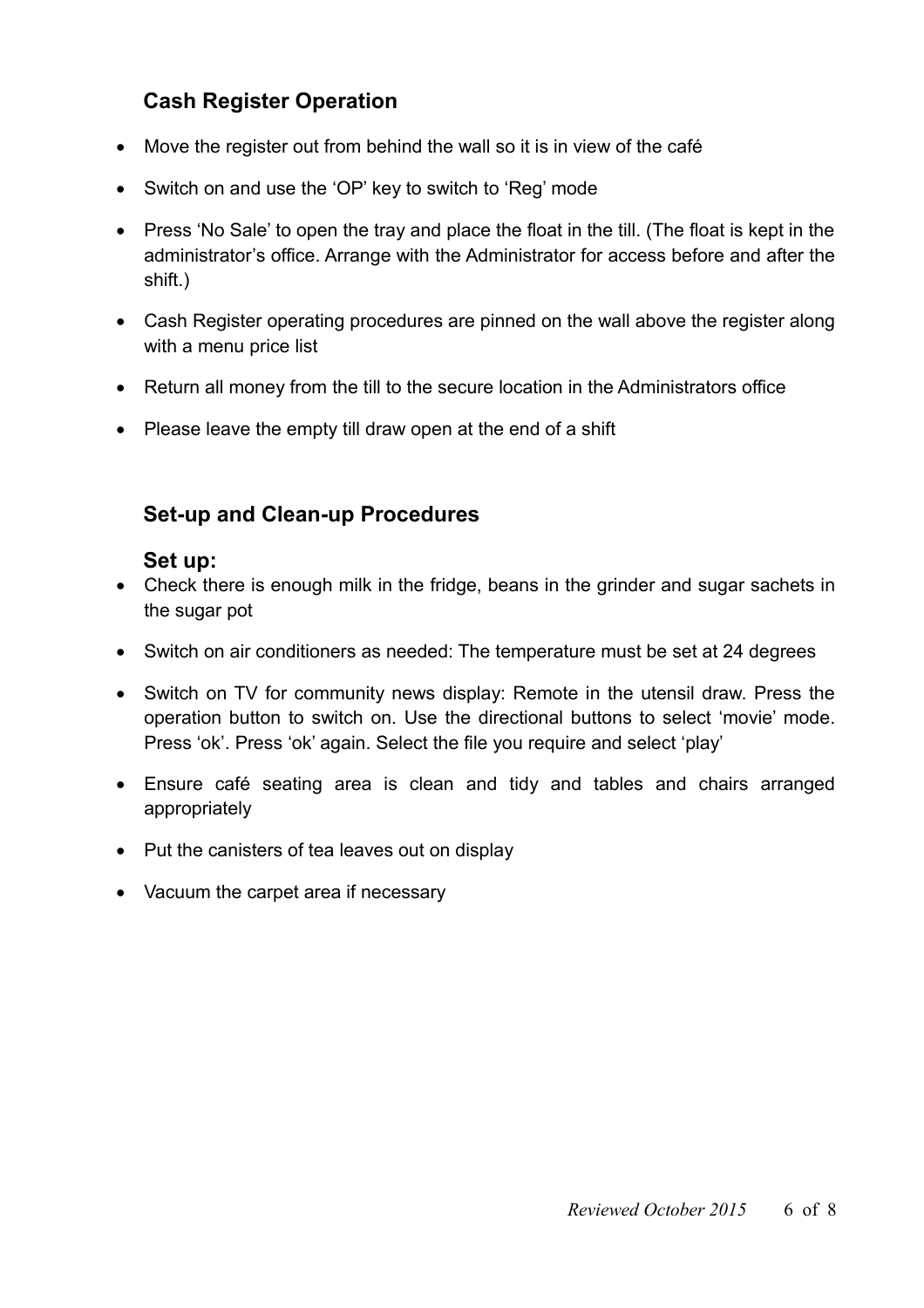### **Clean up:**

- New cleaning cloths are to be used at the beginning of each day
- Wipe down bench tops and tables with clean cloth and spray kept under the sink
- The sink must be clean, wiped and tidy. No dishes to be left in or on the sink area. Any left over dishes where there is not enough to fill a load are to be rinsed and placed in the blue tub provided
- **All dishes that may be used by the public are to be washed in the dishwasher in the main kitchen.** (check dishwasher operation in the kitchen)
	- o Before going in the dishwasher all dishes are to be rinsed thoroughly and stacked in a blue tub
	- o When there are enough dishes carry the tub of dirty dishes to the main kitchen and follow the dishwasher operating instructions.
	- $\circ$  Do not dry dishes with a hand towel allow to air dry. Carry dishes back to the café kitchen and put away
- Ensure the shut-down procedure for the dishwasher is engaged
- Carpet must be vacuumed and café kitchen floor mopped at the end of a shift
- Turn the air conditioners off
- Turn the TV off
- Canisters of tea leaves to be put away. Containers of chocolate & decaf coffee to be put away in the cupboard with coffee supplies.
- $\bullet$  If bins are full empty into the outside bin
- Ensure all milk cartoons are rinsed before placing in the recycle bin.